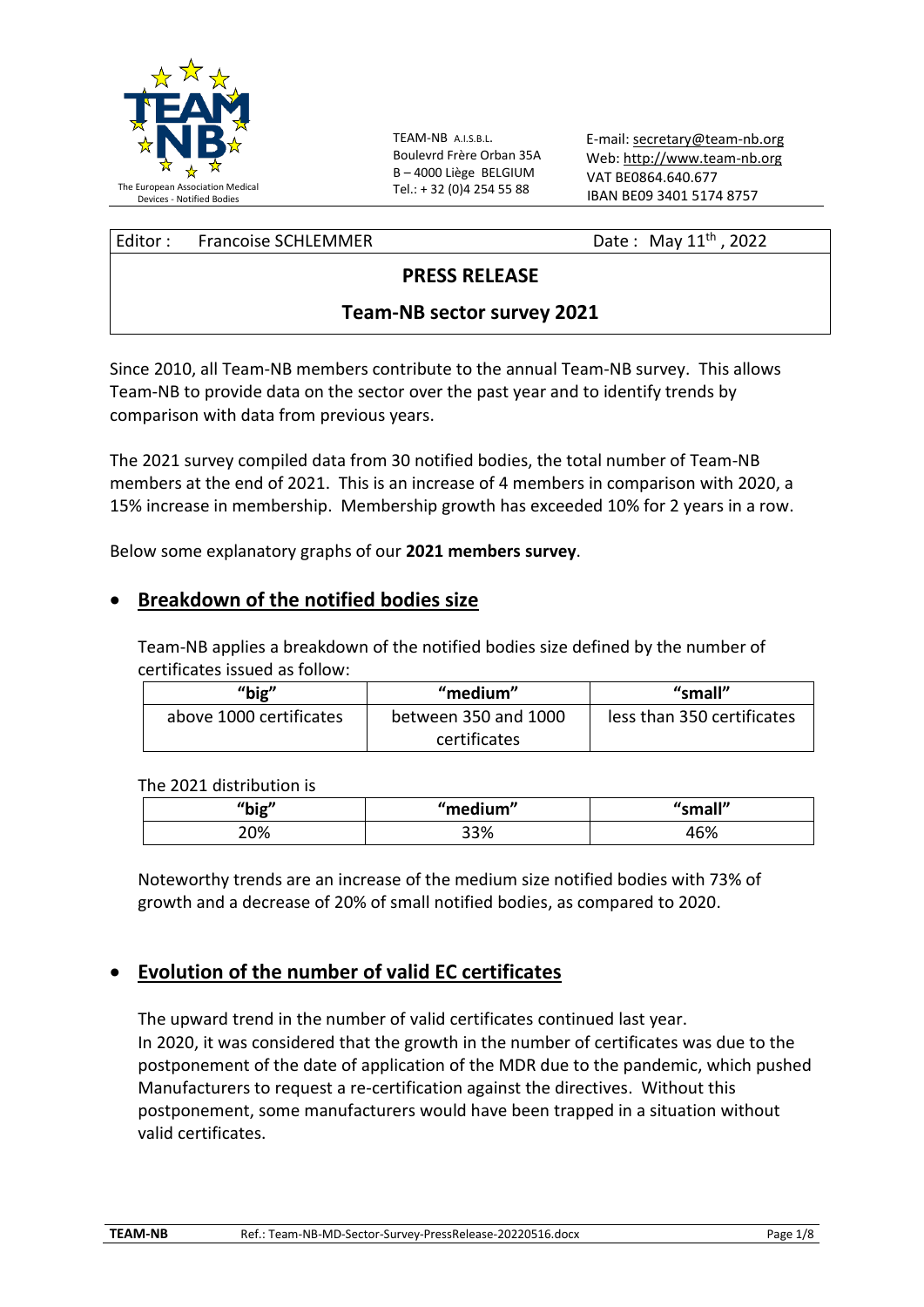The additional increase this year could be partly due to the 5 first months of 2021 with renewal of Directives certificates and in addition we have also seen new certificates issued against the regulations.



# • **Certificates split among the 3 directives**

The *Distribution of issued certificates in 2021* has not significantly changed from last year:

- the majority of certificates issued in 2021 are still under MDD (92% to be compared with 91% last year). Note: issuing of MDD certificates was only possible until 26 May 2021, so less than 5 months,
- the "*In Vitro*" diagnostics certificates stayed comparable (6%)

#### and

• 2% for active implantable (instead of 3%).

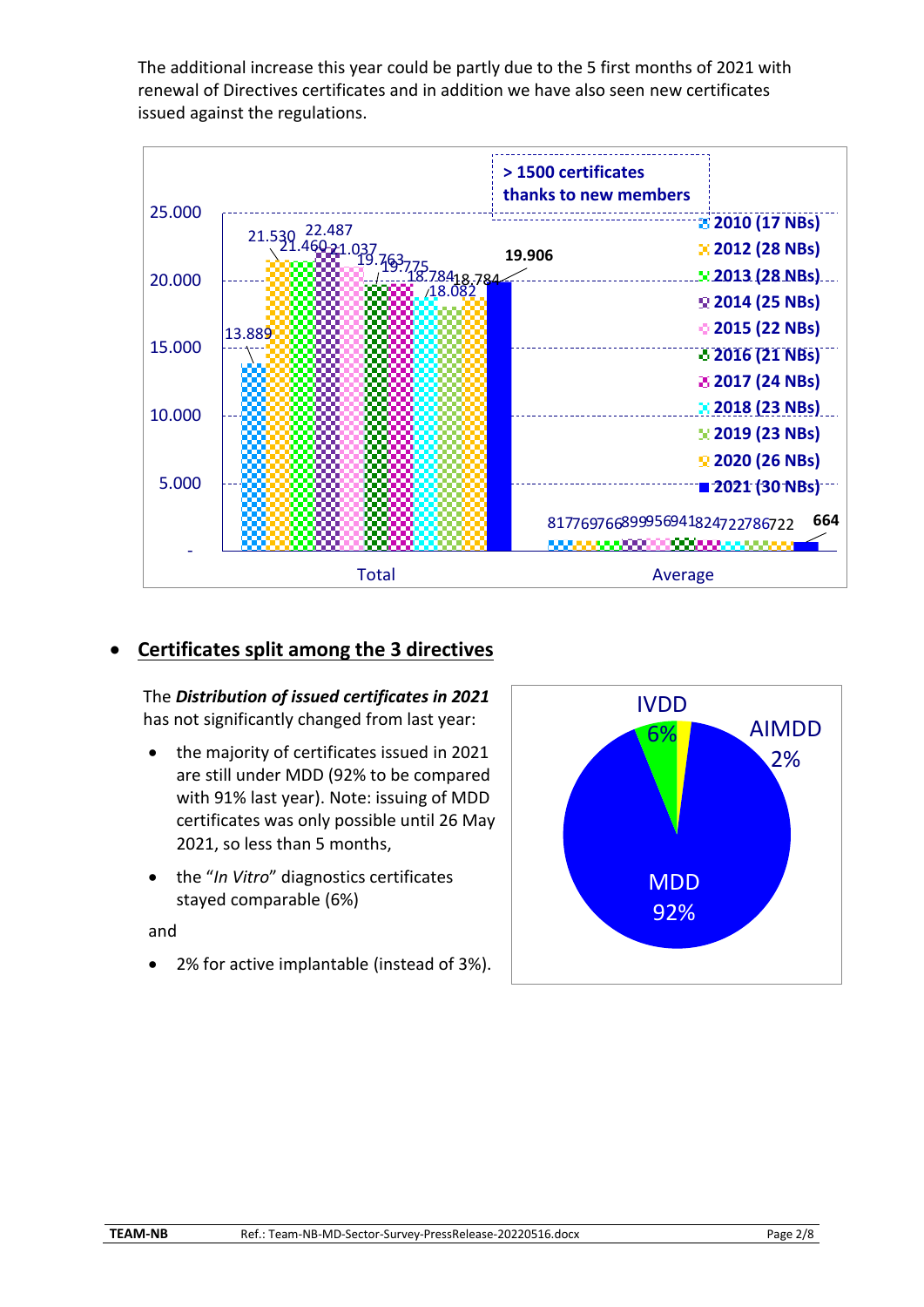# • **ISO 13485 certificates**

The number of ISO 13485 certificates is stable. Even though with increased number of members we see a decrease in the average of issued certificates (692 decreasing to 612).



### • **Number of Manufacturers**

In compiling the number of Certification holders based on QMS (quality Management System) certificates, we have a good estimation of Manufacturers.

This compilation is taking into consideration the QMS (quality Management System) certificates

- under the Directives, the certificates considered are
	- $\circ$  for AIMDD Annex 2 & 5.
	- o for MDD Annex II, V & VI and
	- o for IVDD Annex 4,
- under the Regulations, the certificates considered are
	- $\circ$  for MDR equal to Annex IX Ch I & III + Annex IX Ch II + Annex XI part A and
	- o for IVDR Annex IX Ch I & III + Annex IX Ch II + Annex XI.

Last year against the Directives, the total number makes 14 259 medical devices manufacturers. This year, it has increased to 14 662. This is probably mainly due to the fact that regulations certificates are partial and that manufacturers have simultaneously Directive certificates.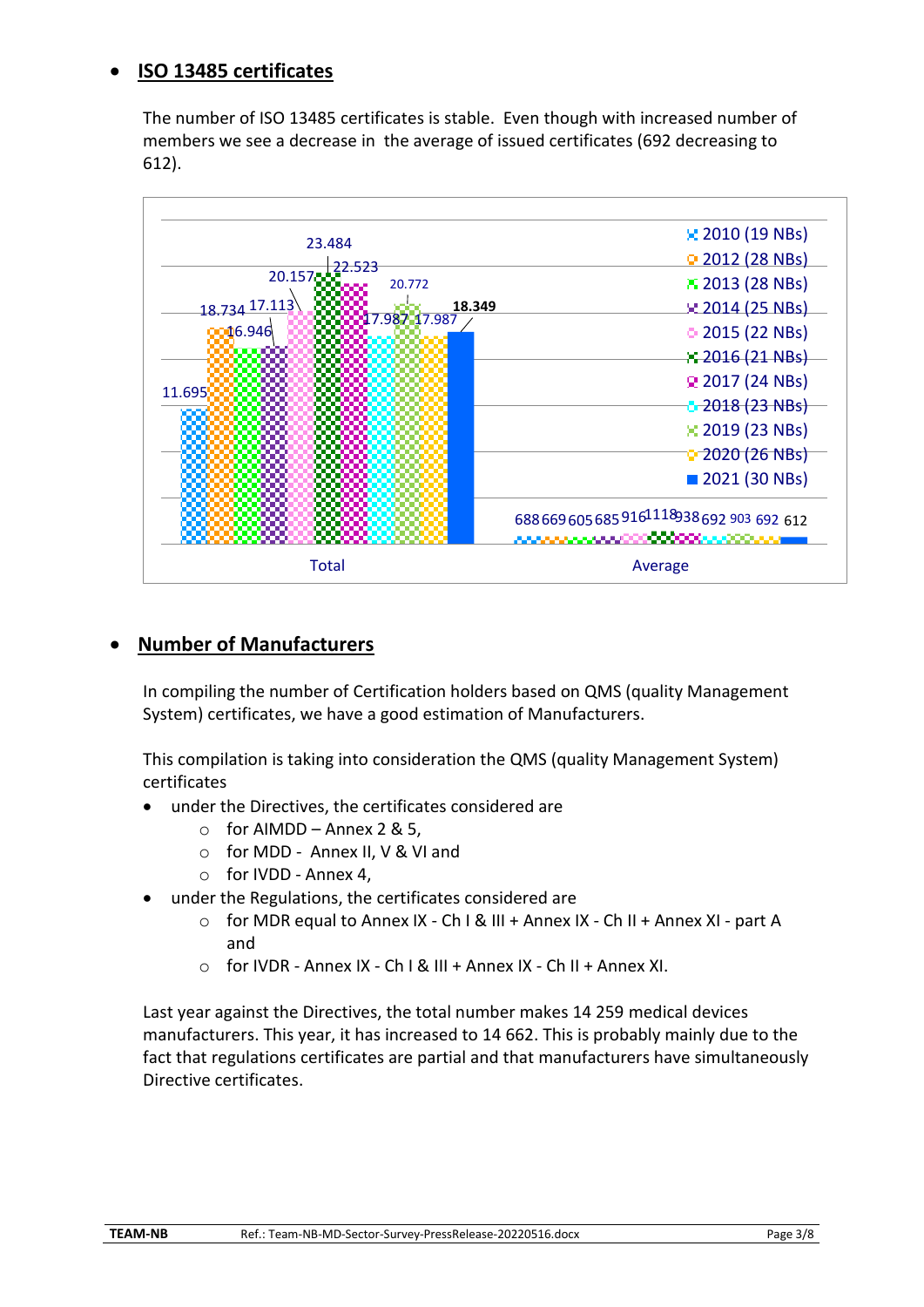

**14 662 / 30 NBs** b**ased on QMS** (Quality Management System) **certificates** 

# • **Continuing increase in the number of full time employees**



For the 9th year in a row, notified bodies' workforce, expressed as the number of FTEs (Full-Time-Equivalents) has increased. The average number of employees of the members has increased by 43% as compared to 2020**.**

It is to be noted that a change in question on FTEs has been made in 2021, staff is divided in 3 categories:

- FTE of employee active in conformity assessment activities
- FTE of employee active in administrative and supporting activities
- FTE externalised contractors within conformity assessment activities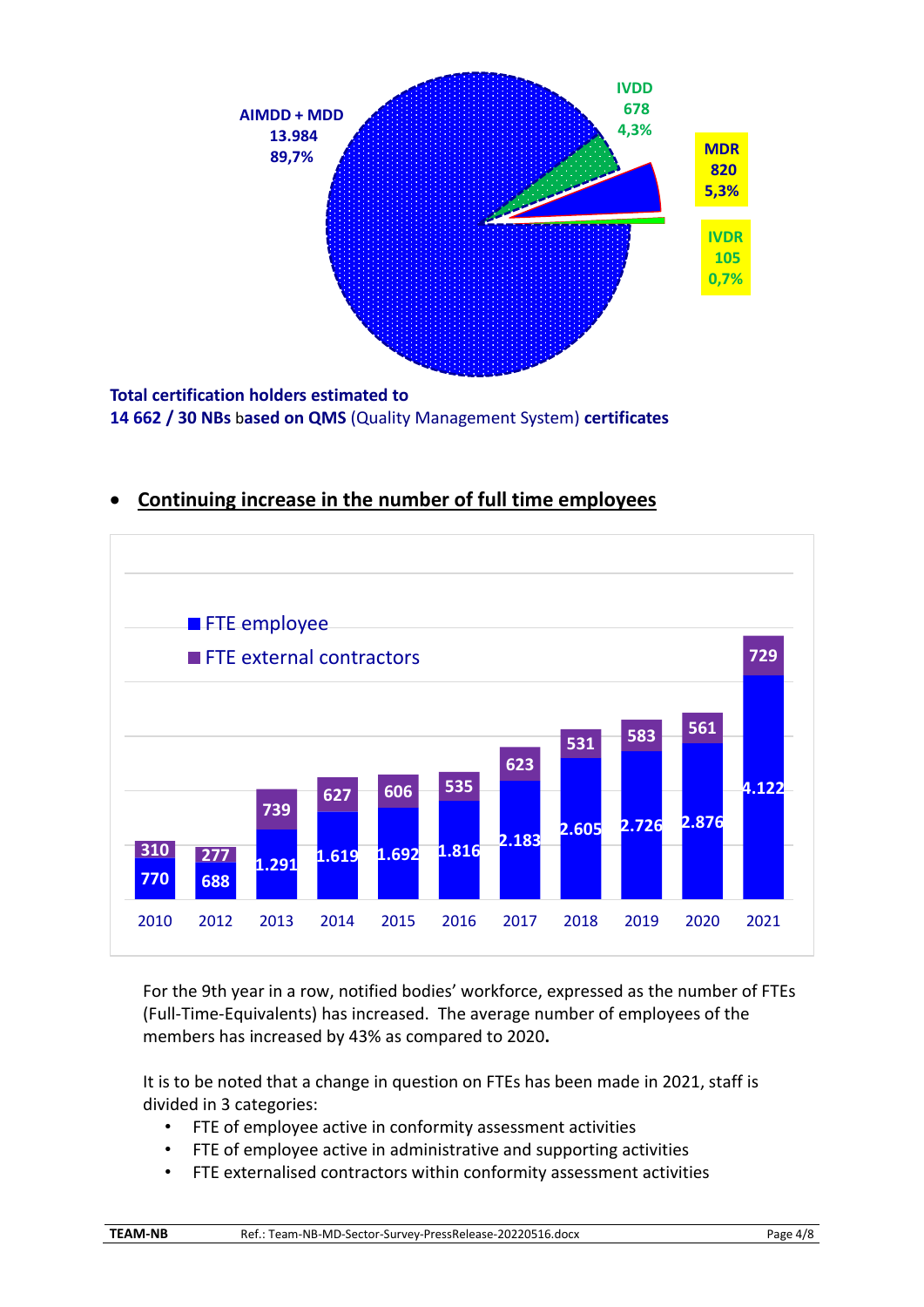Until this year, we only had 2 categories, the increase shows that probably in former years some notified bodies underestimated the resources active in the whole organisation necessary to comply with all the requirements.

In any case, to meet the need the notified bodies still wish to hire additional personnel. It is hard to find people with the required competence on the market, as notified bodies are facing stiff competition with manufacturers and consulting companies to hire people with previous work experience in medical devices.

To face the needs, the number of subcontractors has increased as well.

# • **Completeness check**

As part of the alignment of the surveys between the Commission and Team-NB, a new question was proposed in line with the requirements of the new regulations. Indeed, under this new framework, Notified Bodies are required to ensure that the complete technical documentation has been received (sometimes referred to as a completeness check) before undertaking a review of its content.

**81% of the Notified Bodies members answered that they were doing the completeness check.** It is not yet applied by 5 NBs (19%) that indicated that they will perform it as soon as they will be designated against a regulation.



 $\Rightarrow$  75% of notified bodies indicate that at least half of the TD submitted are deemed incomplete, and request additional information to start the assessment.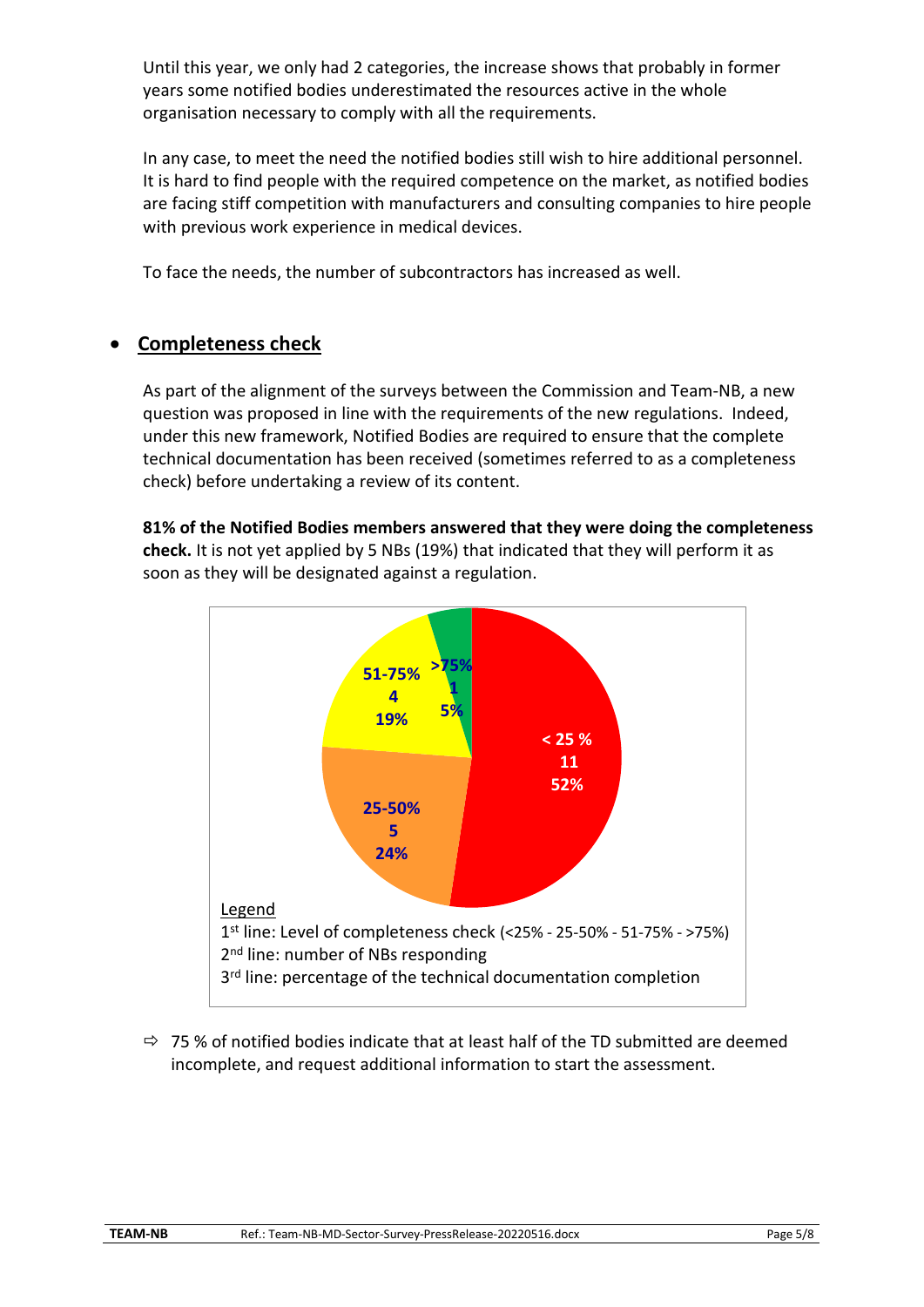### • **Transition process from directives to regulations**

The transition process is rather slow considering the deadline approaching in 2024.

If manufacturers holding directive certificates wish to continue to place products on the market, numerous QMS (Quality Management System) and Technical Documentation reviews need to be completed. Even applications are low considering that there are only two years remaining.



- $\Rightarrow$  Still numerous certificates to be transfer against MDR (> 95%) and applications to be received (75%)
- $\Rightarrow$  Transfer against IVDR (>90%) + new certificates againstIVD Regulation tremendous

Notified Bodies are encouraging all manufacturers to make applications now so that they are not disappointed when their Directive certificates expire.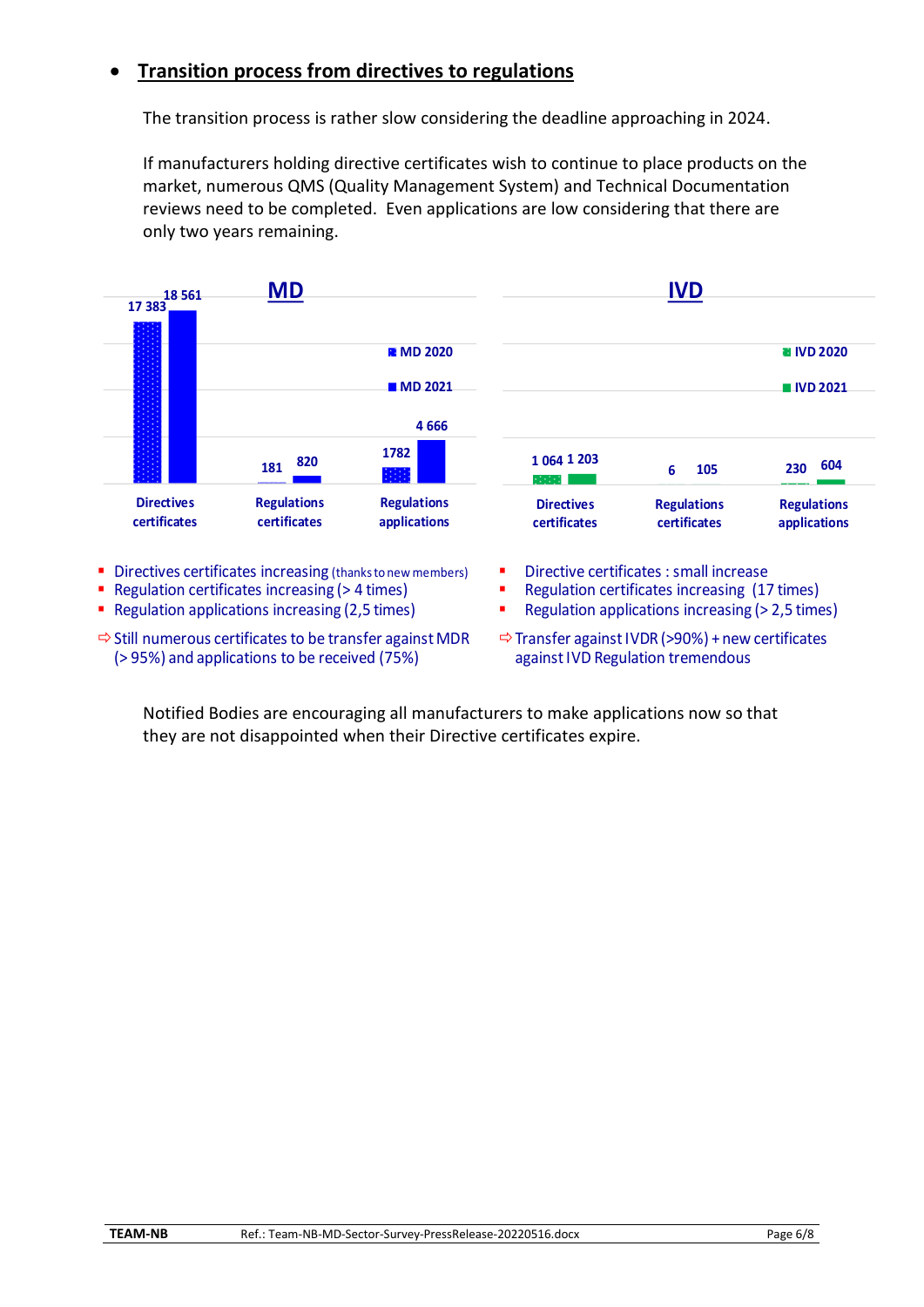# • **Expiration of directives certificates**

#### **Trends in expiring Directives certificates**

The below graph is comparing the data from the 2 last annual surveys.



Thanks to the opportunities offered to solve the issues caused by the pandemic, we are witnessing a shift towards 2024 of the expiration of certificates.



The number of certificates that could be issued has been estimated to 6 300 certificates per year (on the basis of same number of designated NBs against the regulations - in comparison to Directives - and same duration for the audits against the regulations - in comparison to Directives).

There is a risk to the continuous availability of some device with expiring certificates in 2024. To avoid this risk, solutions have to be found as it will not be feasible to issue 14 063 certificates in a year.

The full survey is available on our web site as a graphical presentation http://www.team-nb.org/documents-2021/